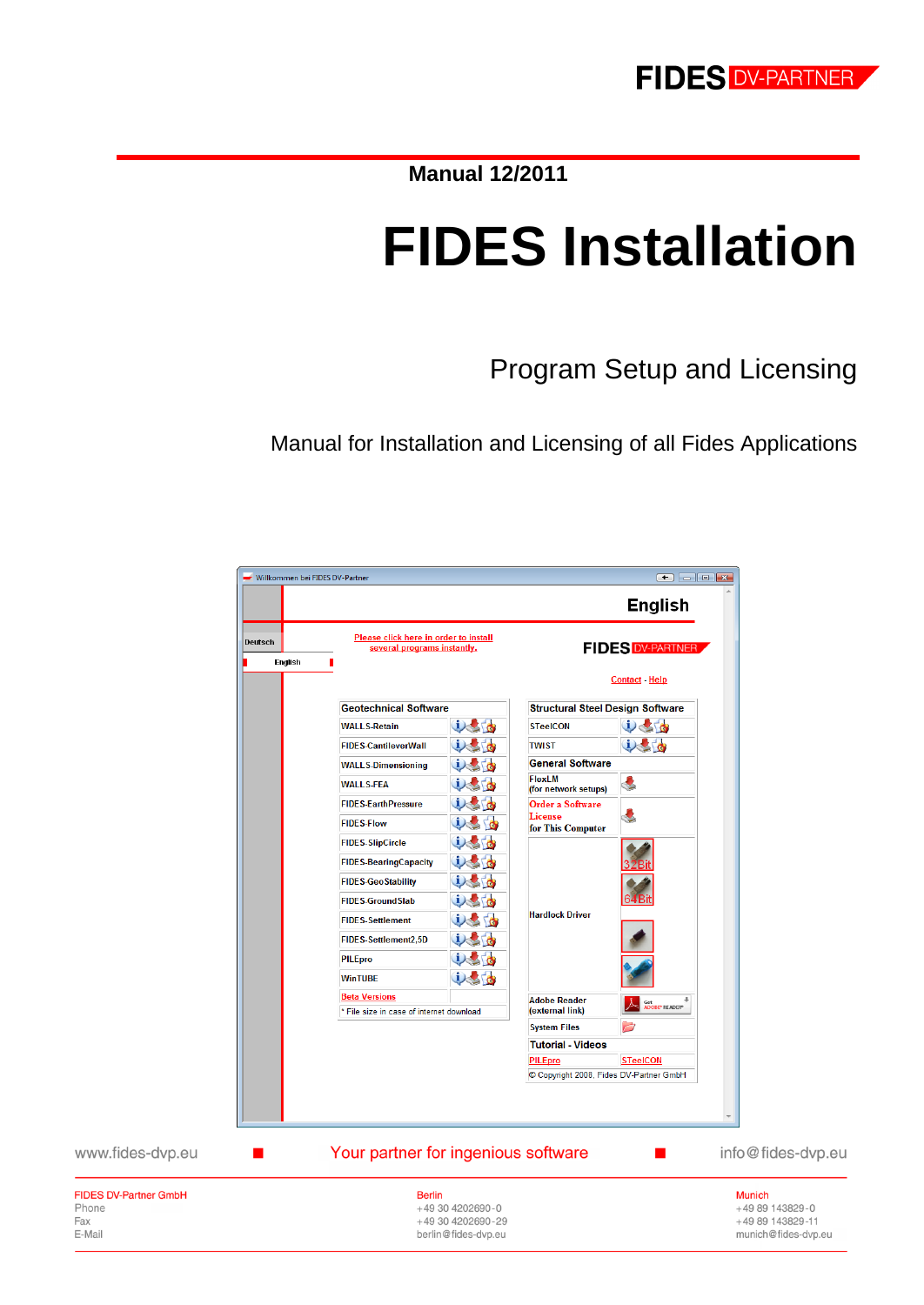Copyright © FIDES DV-Partner GmbH

This manual is protected by copyright laws, all rights are reserved. No one is allowed to make illegal copies, translations nor changes of any part of the manual in any kind without having a written permission of FIDES DV-Partner GmbH. FIDES DV-Partner GmbH also holds the right to revise or change the contents of this manual at any time.

FIDES DV-Partner GmbH insures, that this manual is created and edited using the best knowledge and conscience, but does not take over any guarantee that the manual and program is bug free. Mistakes or inadequacies will be removed right after coming out. The responsibility of the applications of the users remains on the side of the user. He is advised to make spot checks in order to make sure the correctness of his analyses.

www.fides-dvp.de

 $\blacksquare$ 

Ihre Partner für anspruchsvolle Software

info@fides-dvp.de

 $\blacksquare$ 

**FIDES DV-Partner GmbH** Telefon Fax E-Mail

**Berlin** +49 30 4202690-0 +49 30 4202690-29 berlin@fides-dvp.de

München +49 89 143829-0 +49 89 143829-11 muenchen@fides-dvp.de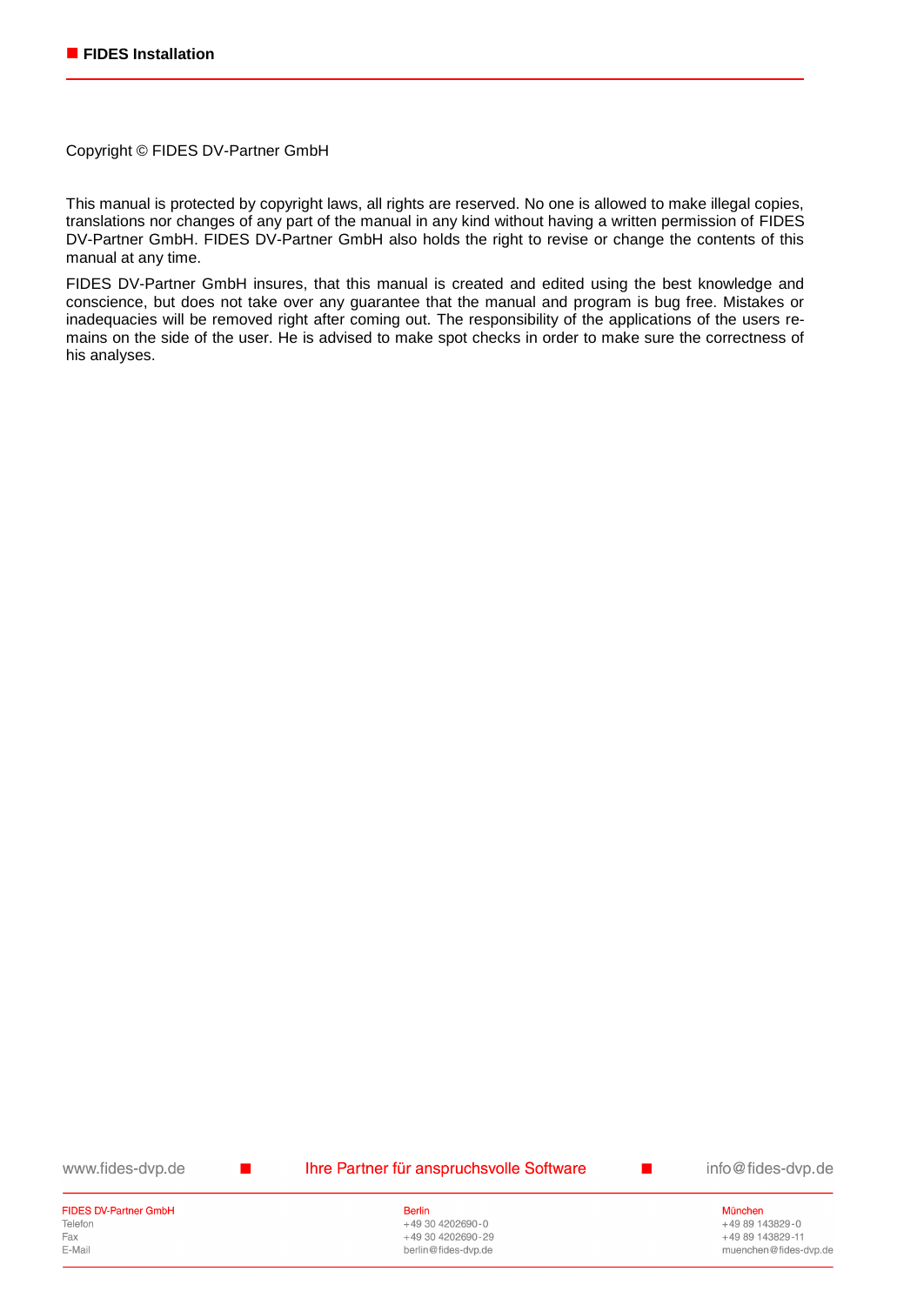# **Contents**

| General                                                                                                                               |
|---------------------------------------------------------------------------------------------------------------------------------------|
|                                                                                                                                       |
| <b>Installation</b><br>6                                                                                                              |
|                                                                                                                                       |
| Licensing<br>9                                                                                                                        |
| You Received a Dongle (Hardlock) and a License File (*.lic) 11<br>You Received a SOFISTIK License File (*.nam) (Aladdin Hardlock, not |
|                                                                                                                                       |
| <b>Delivery Conditions</b><br>16                                                                                                      |
| Common delivery conditions of FIDES DV-Partner GmbH 16                                                                                |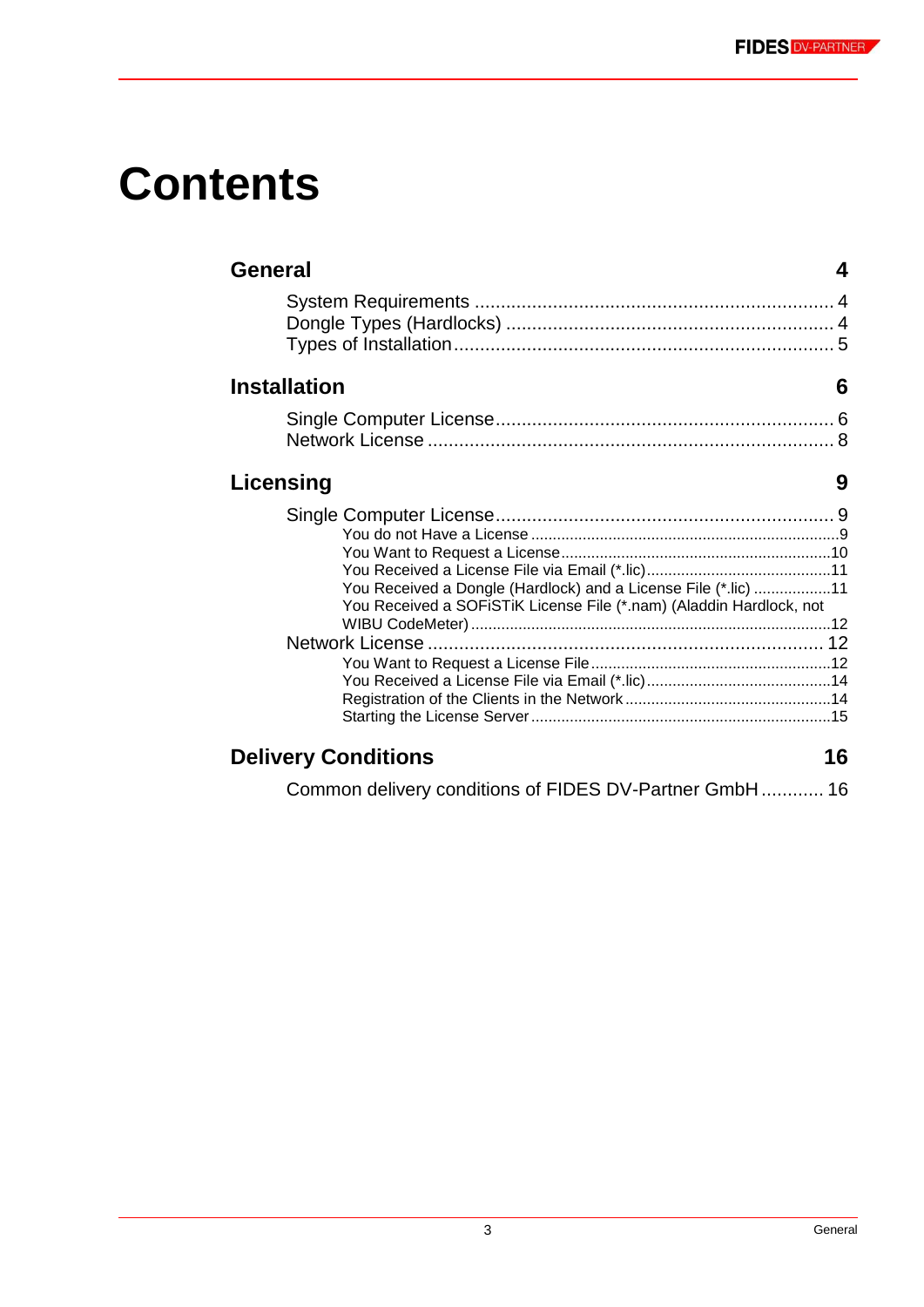# **General**

## **System Requirements**

In order to install FIDES-software, your computer should match at least these minimum requirements:

- Processor's clock frequency > 1 GHz
- 512 MB RAM
- 17" colour screen, resolution: 1024 x 768
- 512 MB free hard disc space for installation
- Microsoft operating system Windows: 2000, XP, Server 2003, Vista, 7. For other operating systems, please request confirmation.
- Depending on the program you have installed, additional hard disc space and better specifications might be required for your project files.

# **Dongle Types (Hardlocks)**

FIDES programs can be licensed with a wide range of hardware protection devices. The procedure is equal to all devices, thus you have to install the correct driver before. You find these drivers either on the start page of our CD or in the directory "hardlock" or on our website.

For each of these devices you need a license file, additionally.

| <b>WIBU CodeMeter:</b><br>Driver installation via CodeMeterRuntime32/64.exe.<br>Installation and Licensing please pay attention to<br>the see special manual: InstallationsManual-<br>Wibu.pdf |
|------------------------------------------------------------------------------------------------------------------------------------------------------------------------------------------------|
| Aladdin HASP:<br>Driver setup is done by Aladdin-HASP-Setup.exe                                                                                                                                |
| Dallas USB Dongle:<br>Driver setup is Dallas_USB_v400.msi                                                                                                                                      |
| Dallas DS1410:<br>Installation by Dallas_LPT\Setup.exe                                                                                                                                         |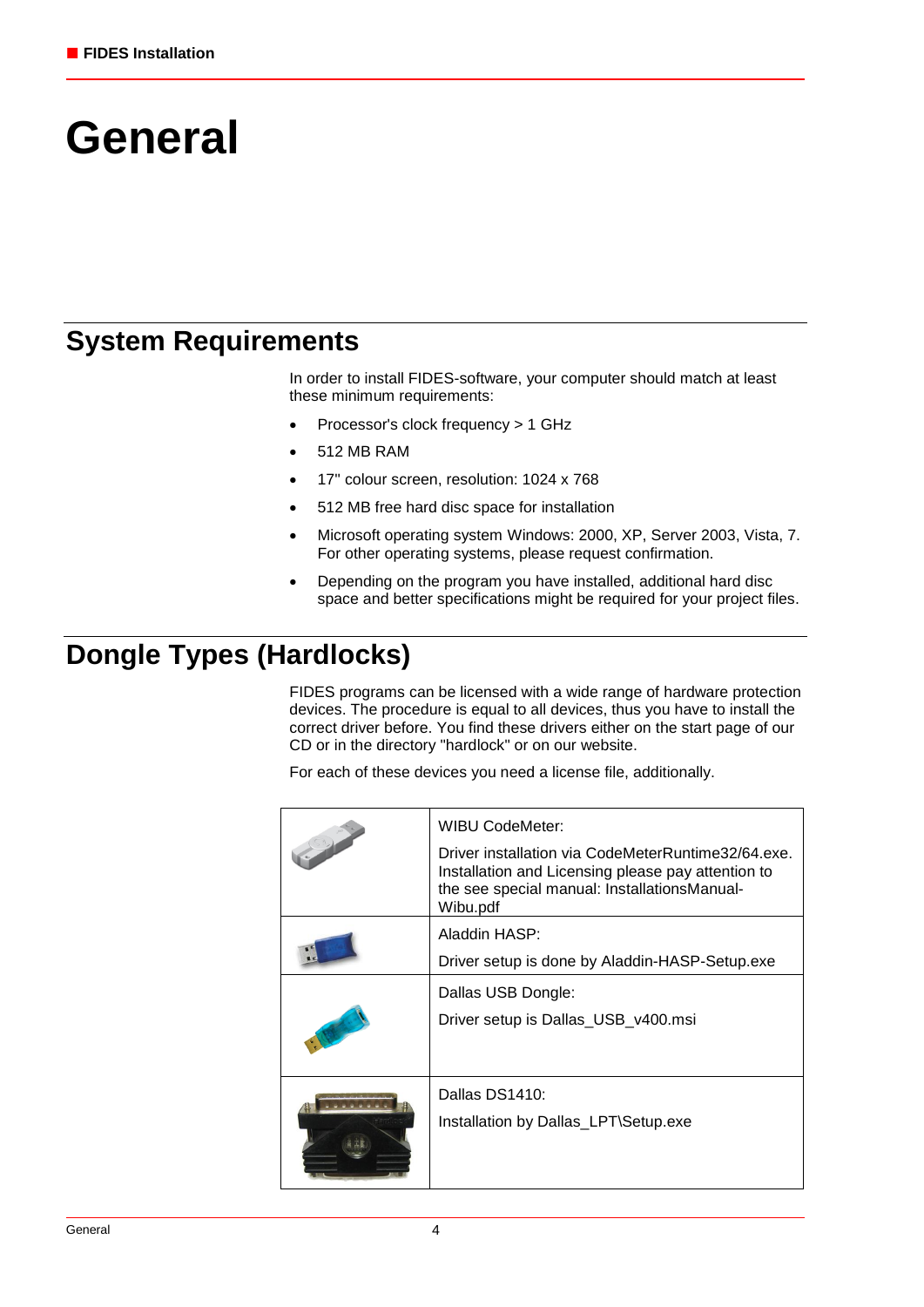# **Types of Installation**

- A Single Computer License with Soft lock (Software protection by a software program)
- B Single Computer License with Hardlock (Software protection with FIDES-Hardlock)
- C Network License with Soft lock and Single Computer Installation for the Client Computers.
- D Single- or Network License with SOFiSTiK-Hardlock (Software protection by SOFiSTiK-Dongle)
- E Single- or Network License with Wibu-CodeMeter USB-stick (Software protection with FIDES-dongle or single user license also with extra SOFiSTiK-dongle possible.

In any of these five cases an installation of the software as shown in the chapter "Installation: Single Computer" is required. The licensing depends on the type of license you desire.

- A As shown in chapter "Single Computer License"
- B Described in section "You have got a Hardlock and a license file". Including instructions for installing the Hardlock driver.
- C Installation of the license manager as shown in the chapter "Network license". The remaining steps are described in the chapter "Licensing a network license"
- D Licensing and installing of Hardlock drivers due to SOFiSTiK's rules. Please read the SOFSTiK documentation for reference.
- E For licensing, license requests and license updates please see special document InstallationsManualWibu.pdf. You can download it from the Fides download pages or read it online.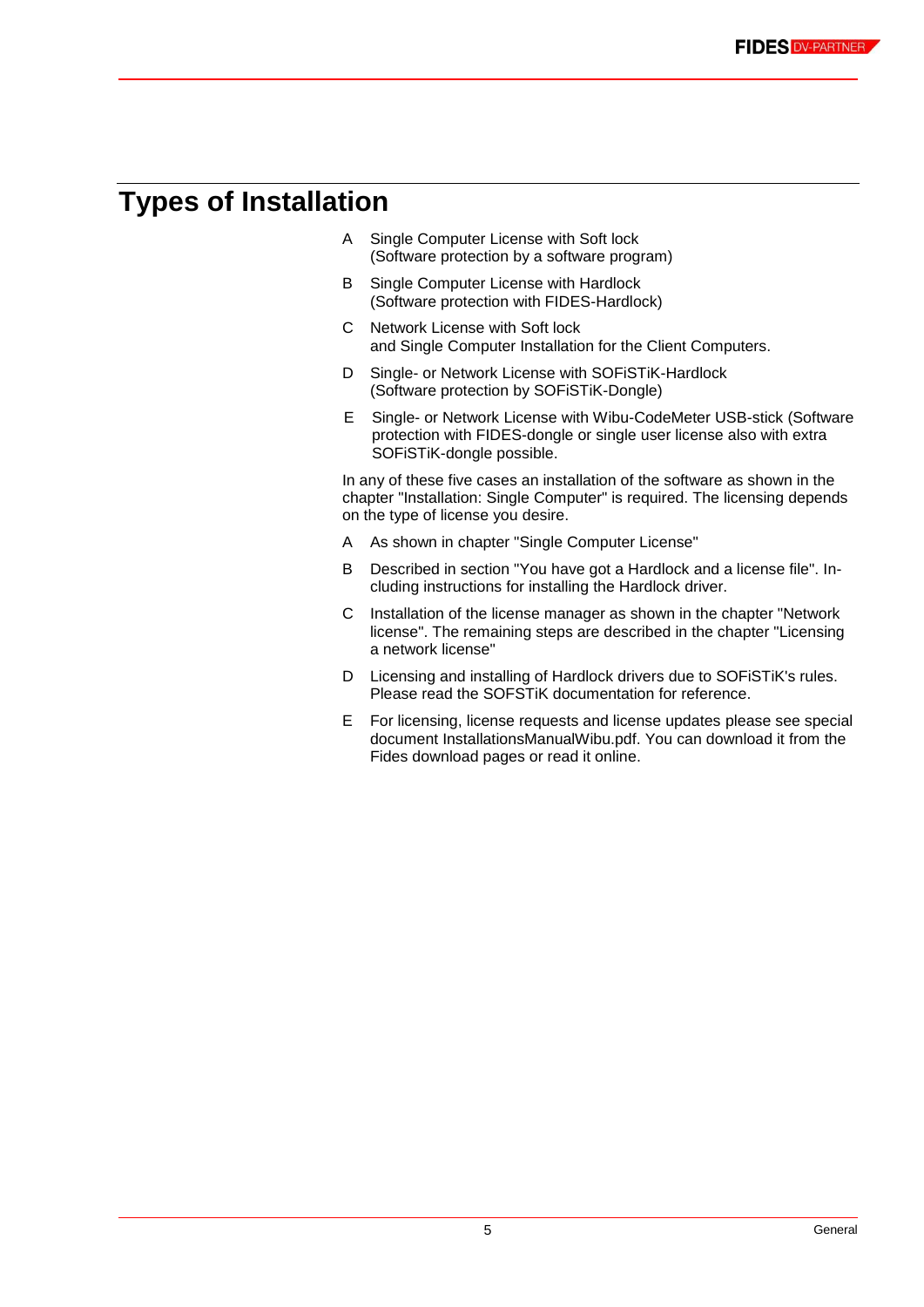# **Installation**

## **Single Computer License**

- Log on the computer with administrator rights
- Close all running applications on your PC.
- Call the program FidesSetup.exe on the CD-ROM (usually this should start when inserting the CD in your computer), and select the program you with to install by pressing the "Setup" button.
- If you wish to install several programs simultaneously, click on "Click here in order to install several programs instantly". In the appearing dialog you can select which programs are to be installed and how the setup programs should behave during installation. See the hints at the end of this chapter for details.

|      |    | <b>Install the Programs</b>                                                                                                                           |  |
|------|----|-------------------------------------------------------------------------------------------------------------------------------------------------------|--|
| MENU | п  |                                                                                                                                                       |  |
|      |    |                                                                                                                                                       |  |
|      |    | This functionality can be used only if you view this page from the CD and not with your web<br>browser. If you don't have a CD you can order it here. |  |
|      |    |                                                                                                                                                       |  |
|      |    | <b>Geotechnics</b>                                                                                                                                    |  |
|      |    | $\Box$ WALLS                                                                                                                                          |  |
|      | п. | WALLS-Dimensioning                                                                                                                                    |  |
|      |    | <b>T</b> WALLS-FEA                                                                                                                                    |  |
|      | п. | FIDES-EarthPressure                                                                                                                                   |  |
|      |    | F FIDES-Flow                                                                                                                                          |  |
|      |    | □ FIDES-SlipCircle                                                                                                                                    |  |
|      |    | □ FIDES-GeoPlanning                                                                                                                                   |  |
|      | п. | FIDES-BearingCapacity                                                                                                                                 |  |
|      |    | <b>FIDES-KEA</b>                                                                                                                                      |  |
|      | П. | FIDES-Settlement                                                                                                                                      |  |
|      |    | FIDES-Settlement2.5D                                                                                                                                  |  |
|      |    | <b>F</b> PILEpro                                                                                                                                      |  |
|      | п. | WinlGEL                                                                                                                                               |  |
|      |    | <b>IT WinTUBE</b>                                                                                                                                     |  |
|      |    | <b>Steel-Construction</b>                                                                                                                             |  |
|      | п. | STeelCON                                                                                                                                              |  |
|      | п. | <b>STeelMEMB</b>                                                                                                                                      |  |
|      |    | <b>D</b> TWIST                                                                                                                                        |  |
|      |    | <b>Options</b>                                                                                                                                        |  |
|      | п. | Install without asking further questions                                                                                                              |  |
|      | п. | Remote installation on other clients (beta)                                                                                                           |  |
|      | E. | Program Language is English                                                                                                                           |  |
|      | п. | Installation Path is different to "\Programm Files\FIDES\":                                                                                           |  |
|      | п. | Specify a working (network) license file                                                                                                              |  |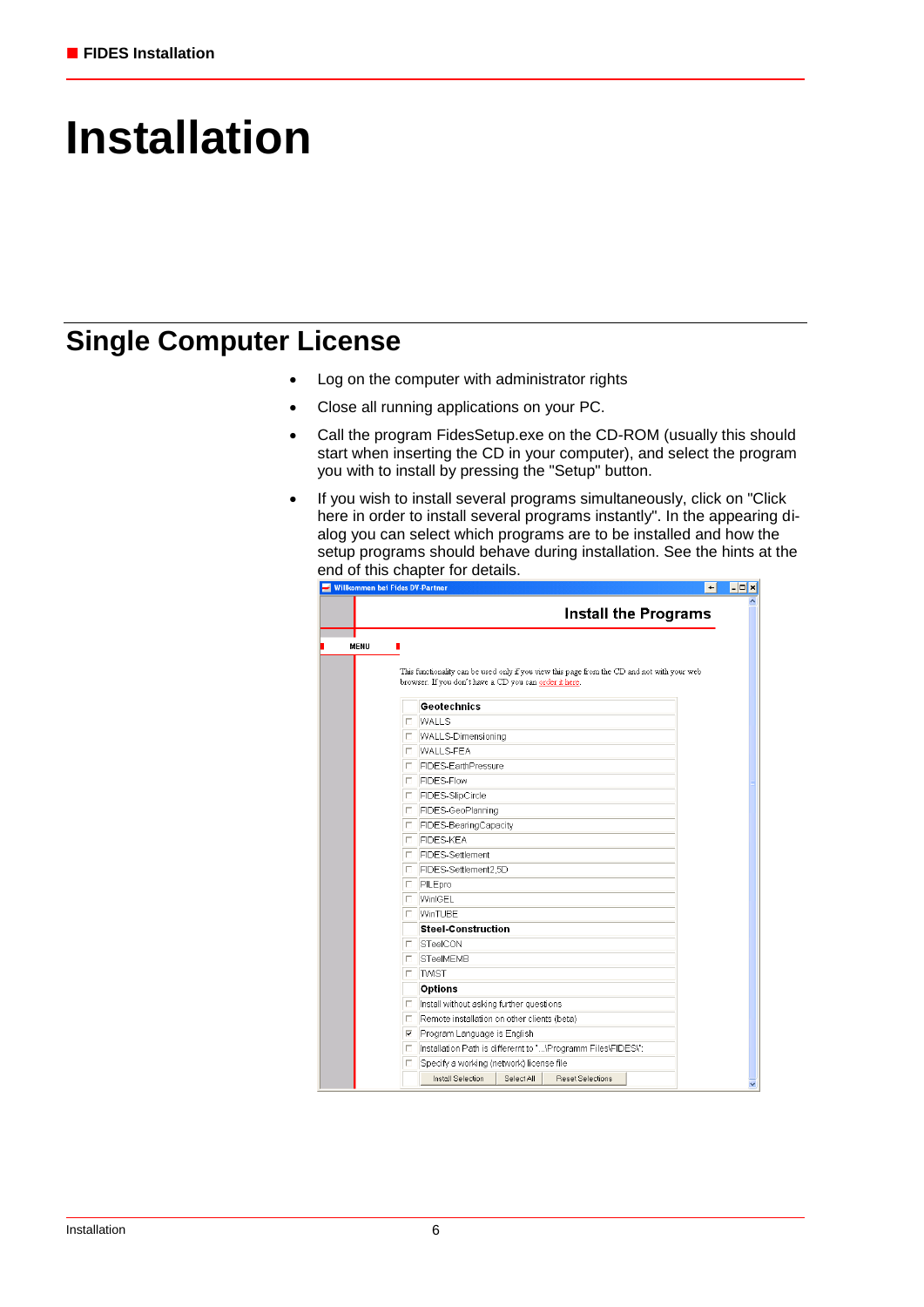- Before the actual installation, you will be asked to read and agree the terms of delivery of FIDES DV-Partner GmbH. Otherwise the installation will be aborted.
- Follow the instructions of the setup program.
- Setup suggests you the path C:\Program Files\FIDES\<program name> as a default installation target. You can accept the suggestion or specify a different directory. If you're updating an older version you must specify the directory in which the program is already installed. The required files will be replaced then and your settings will remain.

## **Please perform a license request after the installation as described in the chapter "Single Computer License".**

## **Hints:**

In the dialog "Install programs" you can select the programs you wish to install from a list. You can control the setup's behaviour by using these options provided:

- Install without asking further questions This option will save you from dialogs in which you will have to select where and which components to install. **When performing a "remote installation on other clients" this option is highly recommended.**
- Remote installation on other clients With this option you can install the programs on client computers over the network. You will be asked to select the computers you want to install the software on from a list. Requirements:
	- Rights to start a service on a remote computer
	- Path to FIDES-DVD must be a UNC (absolute network path) that can be accessed from the client computers. Thus, you should share read access to your CD-Rom drive or copy the contents of the CD to a shared directory in your network and install from there.
	- During the installation all work on the client computers should be stopped to avoid collisions with the windows-explorer.
- Program language is English This option installs the selected program in an English version.
- Installation Path is different to "...\Program Files\FIDES\" Here you will be asked to give a path instead of the standard path "..\Program Files\FIDES\". When you are performing a network installations, this path has to be considered relative to each client. Thus, this option is recommended for local installations, only.
- Specify a working (network) license file This lets you specify a license file that will be set as the license for all the programs you are about to install. It can also be a shared network file. The path should be seen relative to the client computers.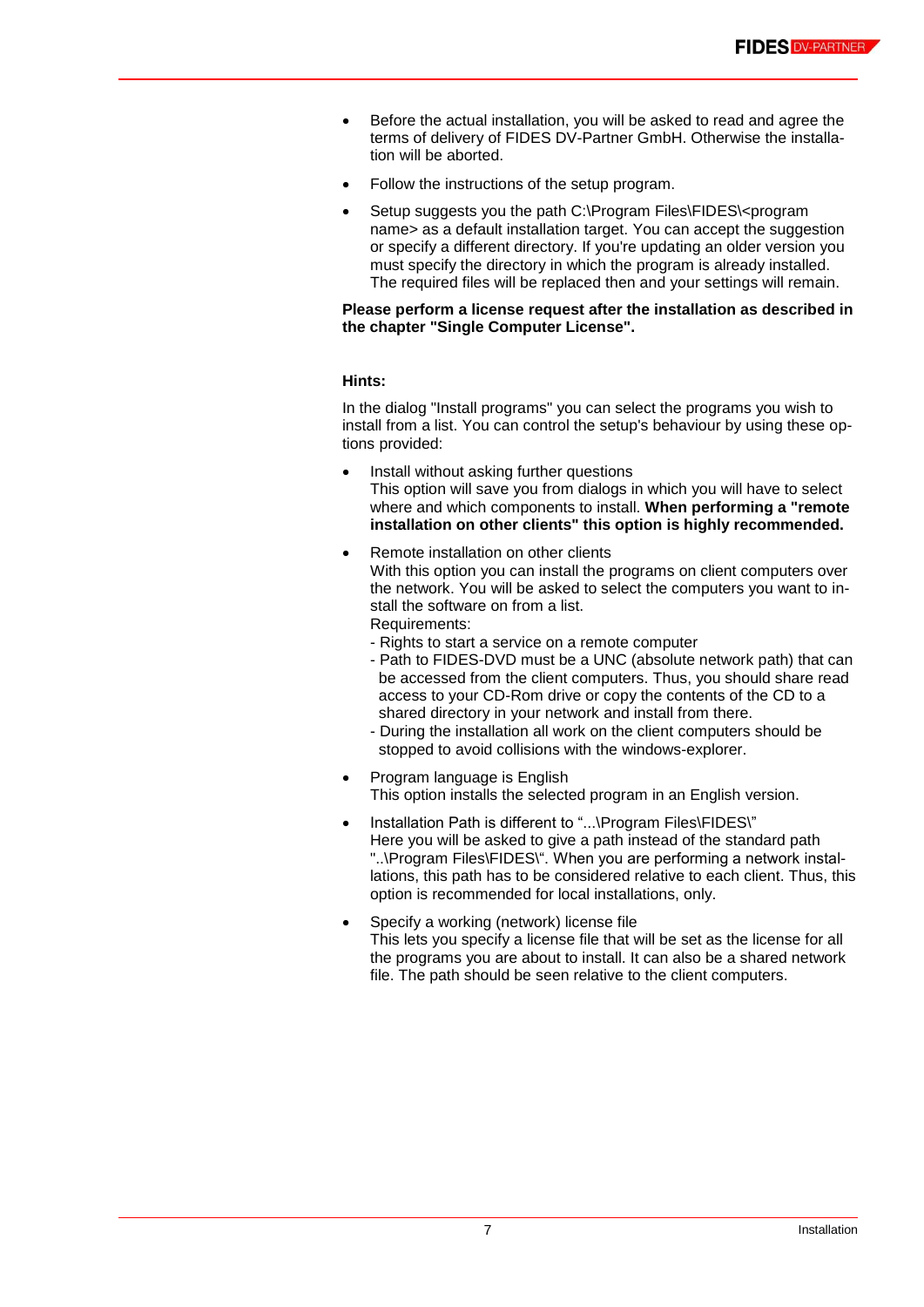## **Network License**

Each Windows-computer in the network can be used as a license server. You have to make sure that when restarting the license server computer, the license server service must be restart. (See chapter "Starting of the License Server").

The license server program requires the TCP/IP protocol installed and configured.

Installation of the license manager:

Install the "Flex License Manager" Setup on the computer that works as a license server. You do not have to install any FIDES application.

- Close all running programs before installing.
- Start the file: FlexLMSetup.exe that's on the FIDES-DVD in the directory FlexLM.
- Follow the instructions of the setup program. The installation path is suggested as "C:\Program Files\FIDES\FlexLM". You can specify a different path if you want to.
- If you want to run FIDES applications on this computer, install the desired programs as described in the chapter "Single Computer License".

**After the installation perform a license request as described in the chapter "Licensing of a Network License".**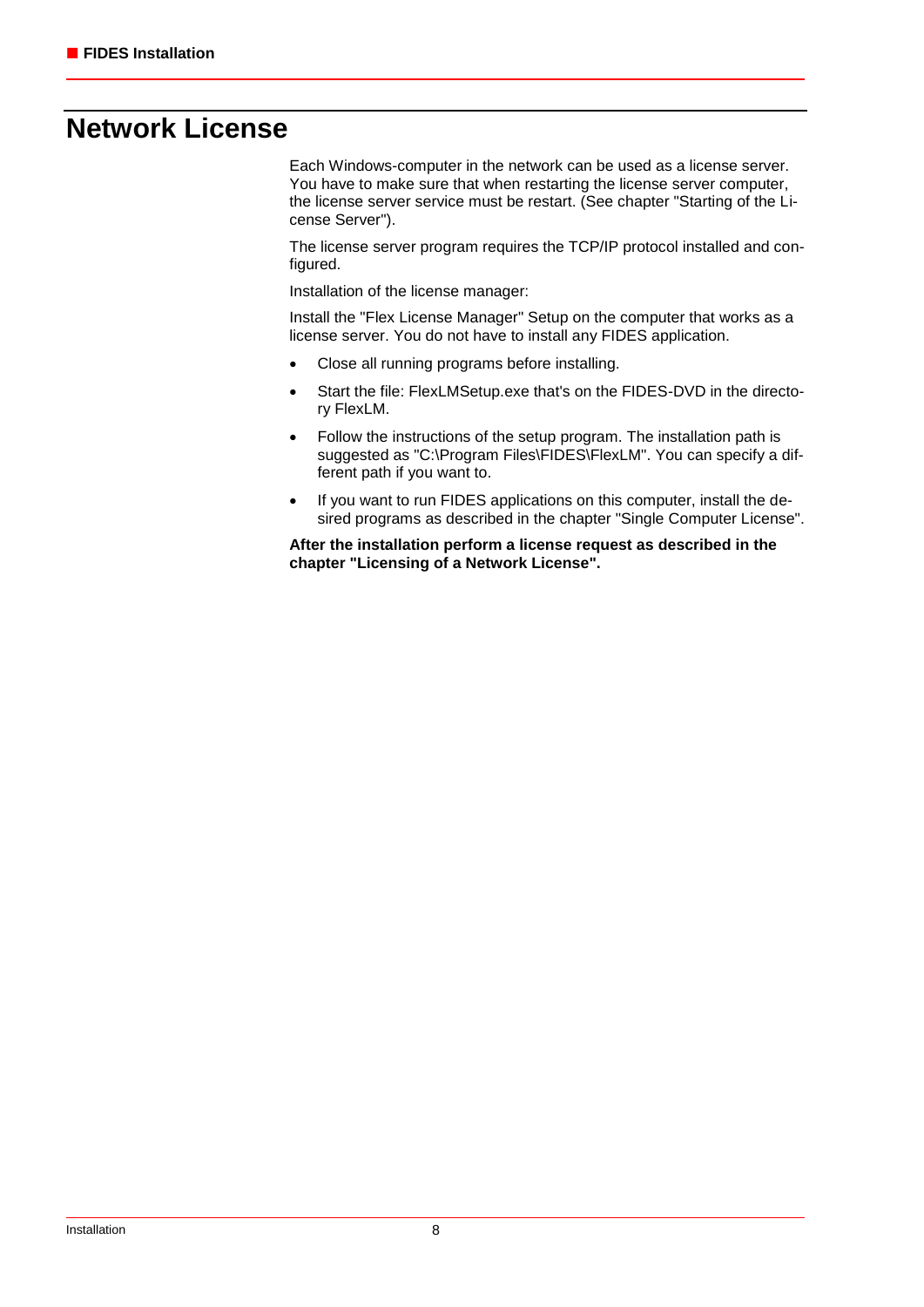# **Licensing**

# **Single Computer License**

FIDES-Programs can be unlocked with both, software or hardware protection. After the starting of a non-licensed program you receive a message indicating a missing license. Afterwards the license dialog shows up.

The license and registration dialog can be shown with the menu item "? / Register"

## **You do not Have a License**

The program can be unlocked with the "Free 14 days demo version" button for 2 weeks. After the testing period, starting the program is only possible with a working license.

Free 14 Day Demo-Version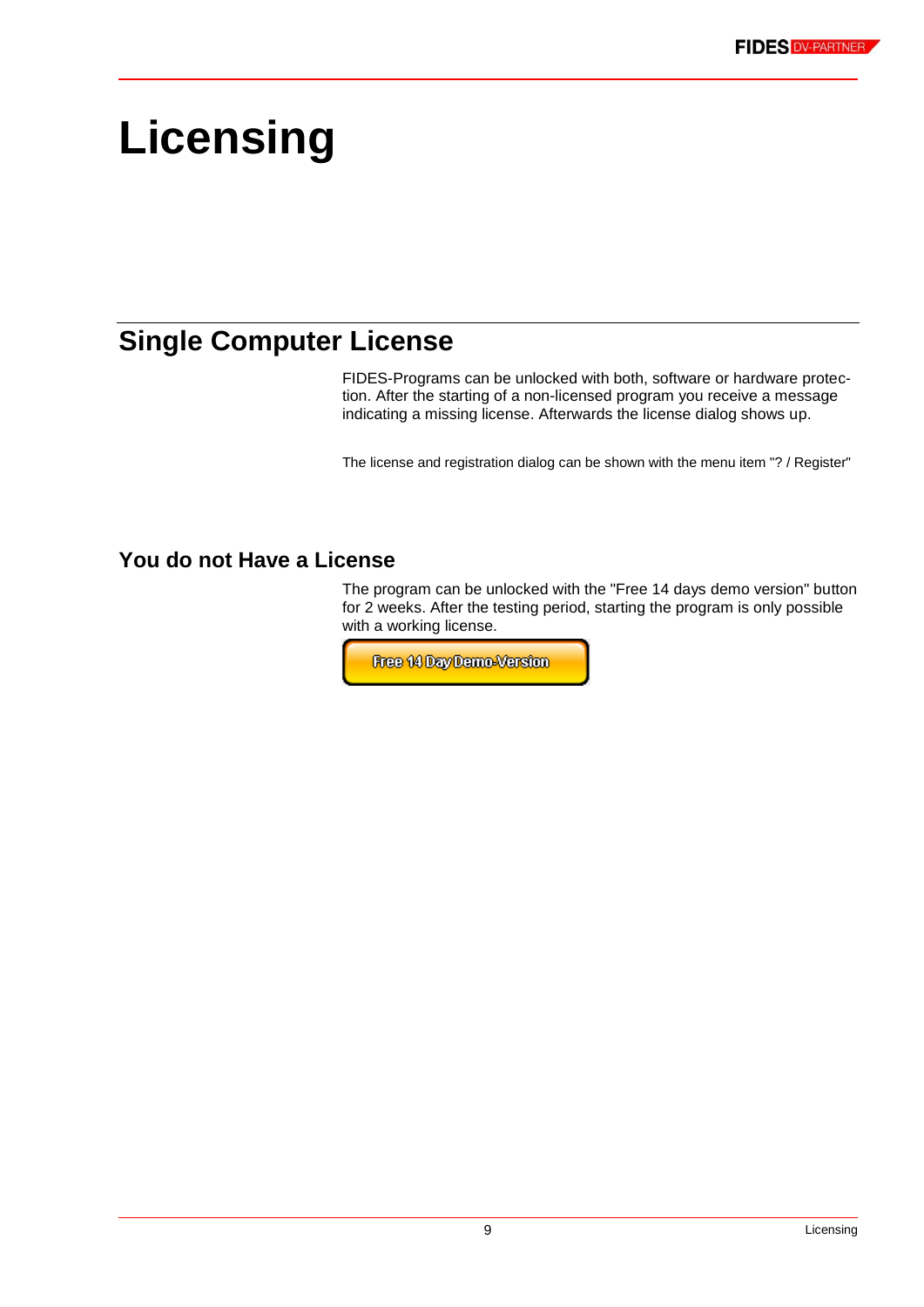## **You Want to Request a License**

- Start the application
- If you do not see the license and registration dialog immediately (see image above) select the menu item "? / Register".

|              | License Dialog - FiFlex27 v28-126                                                                                                                                                         |                                           |                                  |                                                                                |                                                   |                                  | $\mathbf{x}$ |
|--------------|-------------------------------------------------------------------------------------------------------------------------------------------------------------------------------------------|-------------------------------------------|----------------------------------|--------------------------------------------------------------------------------|---------------------------------------------------|----------------------------------|--------------|
|              | Program:<br>Computer ID:                                                                                                                                                                  | <b>FWA</b><br>24-4B736C4EC7DB6A8935A84C20 |                                  |                                                                                | Version:                                          | 2008.123<br>Serialno.: FC31-C93B |              |
| License File | I have a license file<br>Statisch                                                                                                                                                         |                                           |                                  |                                                                                |                                                   |                                  |              |
|              | License File:                                                                                                                                                                             | Chee<br>(Use Spefffed License File)       |                                  | C:\Program Files\FIDES_2004\fides_shared\fides-2008.lic                        |                                                   |                                  | View         |
|              | I want to request a license file<br>1. Please enter your Company Information here<br>Entry Form<br>2. Specify the Reason for your Request<br>O Demo<br>3. Select the Desired License Type | ◯ New                                     |                                  | Comp. Shortcut.: fides-dvp<br>New Version (Update) Transfer license            |                                                   |                                  | Fax          |
|              | <b>O</b> Local License                                                                                                                                                                    |                                           |                                  | Network License                                                                | (License)server IP-Adress:<br>Number of licenses: |                                  |              |
|              | 4. Finally send your Request to FIDES                                                                                                                                                     |                                           |                                  |                                                                                |                                                   |                                  |              |
|              | FIDES DV-Partner GmbH<br>Dessauerstr. 9<br>D-80992 München                                                                                                                                |                                           | Tel:<br>Fax:<br>Http:<br>E-Mail: | ++49/89/143829-0<br>++49/89/143829-11<br>www.fides-dvp.de<br>info@fides-dvp.de |                                                   | FAX-Sheet<br>E-Mail              |              |
|              | Free 14 Day Damo Version                                                                                                                                                                  |                                           |                                  |                                                                                |                                                   |                                  |              |

• Enter the data required in the steps 1., 2. and 3. and use the buttons on step 4. to either send an email or a fax to Fides DV-Partner GmbH Munich.

Your license acquirement will be checked and processed. Afterwards you will get a notification via mail, fax or phone.

 Exit the registration dialog either with the button "Free 14 Day Demo-Version" (yellow) or Cancel (X in the upper right corner of the dialog box).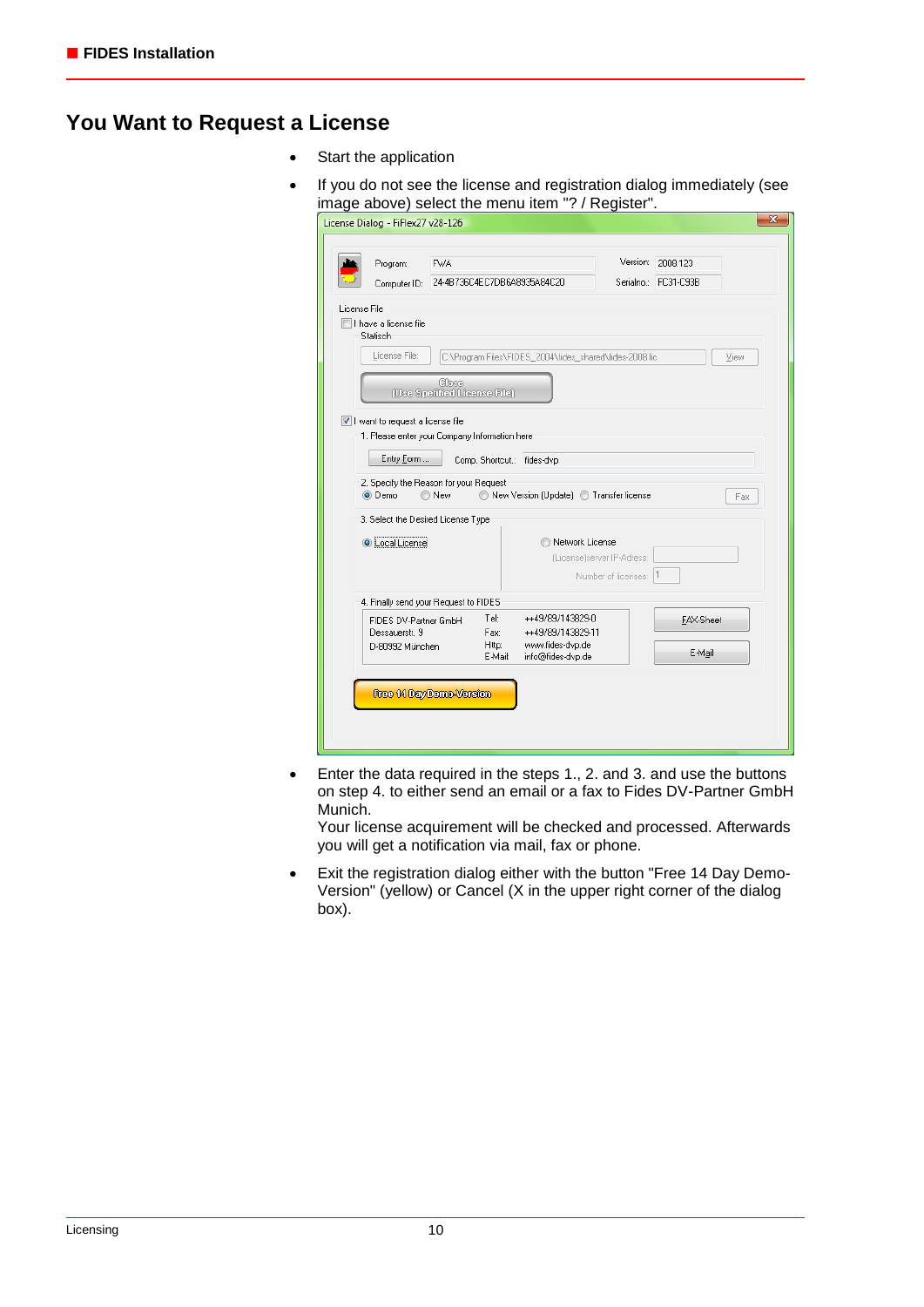## **You Received a License File via Email (\*.lic)**

- Save the file local on your hard disc drive. Usually the best location is "C:\Progam Files\FIDES\Fides\_Shared"
- Start the application
- If you don't see the license and registration dialog (see image above) use the menu item "? / Register" to show it.

| Program:<br><b>FWA</b>                        |                                       |                                                         |                            | Version: 2008.123    |
|-----------------------------------------------|---------------------------------------|---------------------------------------------------------|----------------------------|----------------------|
| Computer ID:                                  | 24-4B736C4EC7DB6A8935A84C20           |                                                         |                            | Serialno.: FC31-C93B |
| License File                                  |                                       |                                                         |                            |                      |
| I have a license file<br>Statisch             |                                       |                                                         |                            |                      |
| License File:                                 |                                       |                                                         |                            |                      |
|                                               |                                       | C:\Program Files\FIDES_2004\fides_shared\fides-2008.lic |                            | View                 |
|                                               | Chase<br>(Use Spelified License File) |                                                         |                            |                      |
|                                               |                                       |                                                         |                            |                      |
| I want to request a license file              |                                       |                                                         |                            |                      |
| 1. Please enter your Company Information here |                                       |                                                         |                            |                      |
| Entry Form                                    | Comp. Shortcut.:                      | fides-dvp                                               |                            |                      |
| 2. Specify the Reason for your Request        |                                       |                                                         |                            |                      |
| ◎ Demo<br>O New                               |                                       | New Version (Update) 1 Transfer license                 |                            | Fax                  |
| 3. Select the Desired License Type            |                                       |                                                         |                            |                      |
| © Local License                               |                                       | Network License                                         |                            |                      |
|                                               |                                       |                                                         | (License)server IP-Adress: |                      |
|                                               |                                       |                                                         | Number of licenses:        | $\vert$ 1            |
|                                               |                                       |                                                         |                            |                      |
| 4. Finally send your Request to FIDES         |                                       |                                                         |                            |                      |
| FIDES DV-Partner GmbH                         | Tel:<br>Fax:                          | ++49/89/143829-0<br>++49/89/143829-11                   |                            | FAX-Sheet            |
|                                               | Http:                                 | www.fides-dvp.de                                        |                            |                      |
| Dessauerstr. 9                                | E-Mail:                               | info@fides-dvp.de                                       |                            | E-Mail               |
| D-80992 München                               |                                       |                                                         |                            |                      |
|                                               |                                       |                                                         |                            |                      |
| Free 14 Day Demo-Version                      |                                       |                                                         |                            |                      |

- Make sure the license file path points to the license file you just saved. Eventually, you must set it manually.
- Exit the registration dialog either with the button "Close (use existing License file)" (green). The program is now ready to use.

## **You Received a Dongle (Hardlock) and a License File (\*.lic)**

- In case of a Hardlock license, requesting a license file is not necessary. You will obtain the license file together with the Hardlock
- Install the Hardlock driver from the FIDES-DVD. The setups are in the directory "hardlock". Alternatively, you can find the drivers on our website [http://www.fides-dvp.de.](http://www.fides-dvp.de/) More information can be found further up in this manual.
- Save the license file on your hard disk drive. "C:\Program Files\FIDES\Fides\_Shared" as a recommendation.
- Start the application
- If you don't see the license and registration dialog (see image above) use the menu item "? / Register" to show it.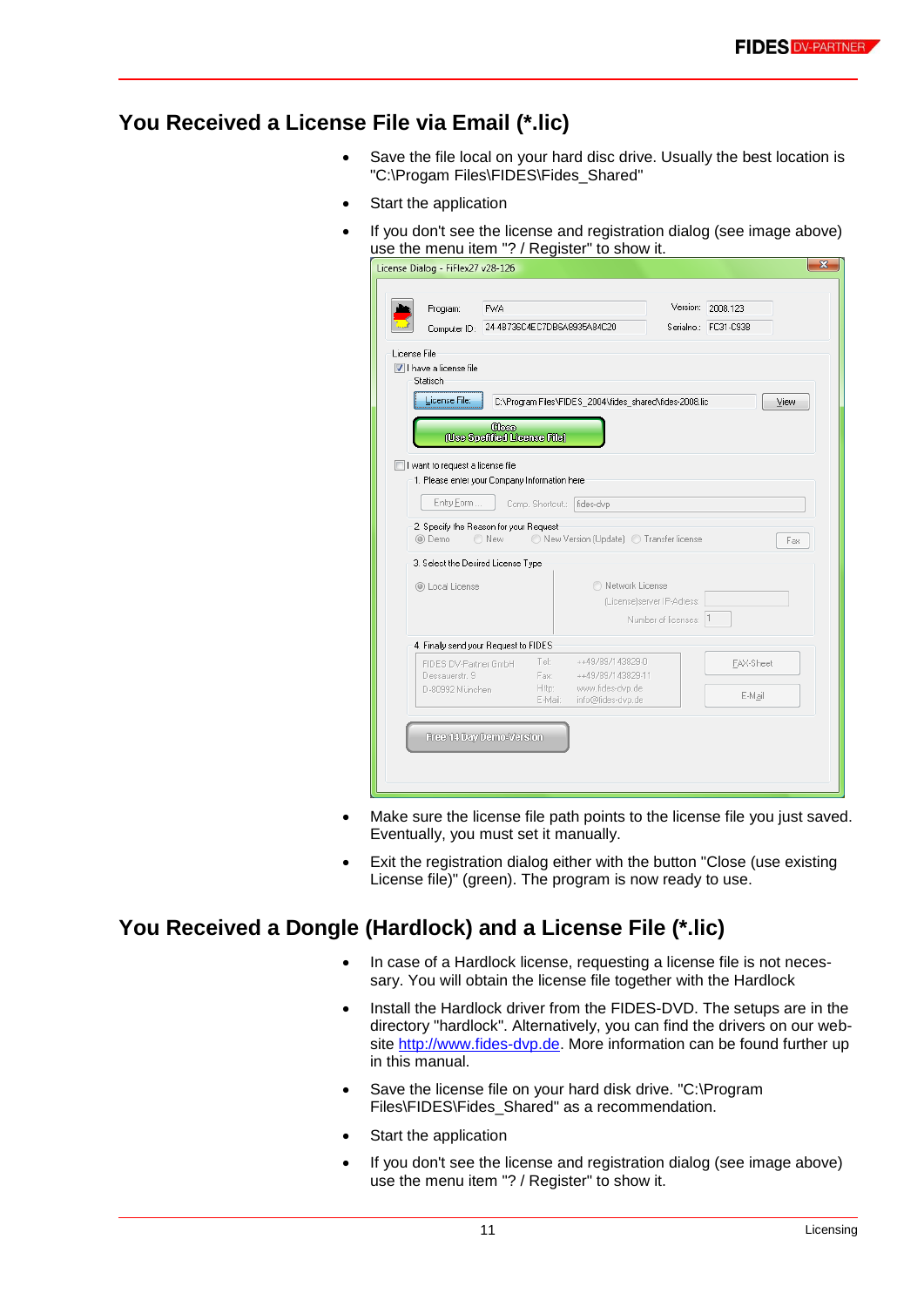- Make sure the license file path points to the license file you just saved. Eventually, you must set it manually.
- Exit the registration dialog either with the button "Close (use existing License file)" (green). The program is now ready to use.

## **You Received a SOFiSTiK License File (\*.nam) (Aladdin Hardlock, not WIBU CodeMeter)**

- Install the program(s) in a different folder than the SOFiSTiK folder according to the chapter "Single Computer License".
- If you don't have already installed the SOFISTIK Hardlock driver, do this as shown in the SOFiSTiK documentation.
- Save the license file as fides.nam on your hard disk drive either in the directory "C:\Program Files\FIDES\Fides\_Shared".
- Start the program
- If you don't see the license and registration dialog (see image above) use the menu item "? / Register" to show it.
- Make sure the license file path points to the license file (fides.nam) you just saved. Eventually, you must set it manually.
- Exit the registration dialog either with the button "Close (use existing License file)" (green). The program is now ready to use.

## **Network License**

For a network license an installed and configured TCP/IP protocol is required.

**Important:** A FIDES network license always requires a license request from FIDES. It must be requested from the computer that will work as a server later. You don't need to request a license for each client.

## **You Want to Request a License File**

For this purpose there is a program called RequireLic.exe in the program files folder of the FlexLM setup:

- If you have a dongle, please install the driver for it and connect the device, first.
- Install the FlexLM setup from our CD or from the website on your server.
- Start the program RequireLic.exe from the start menu on the server.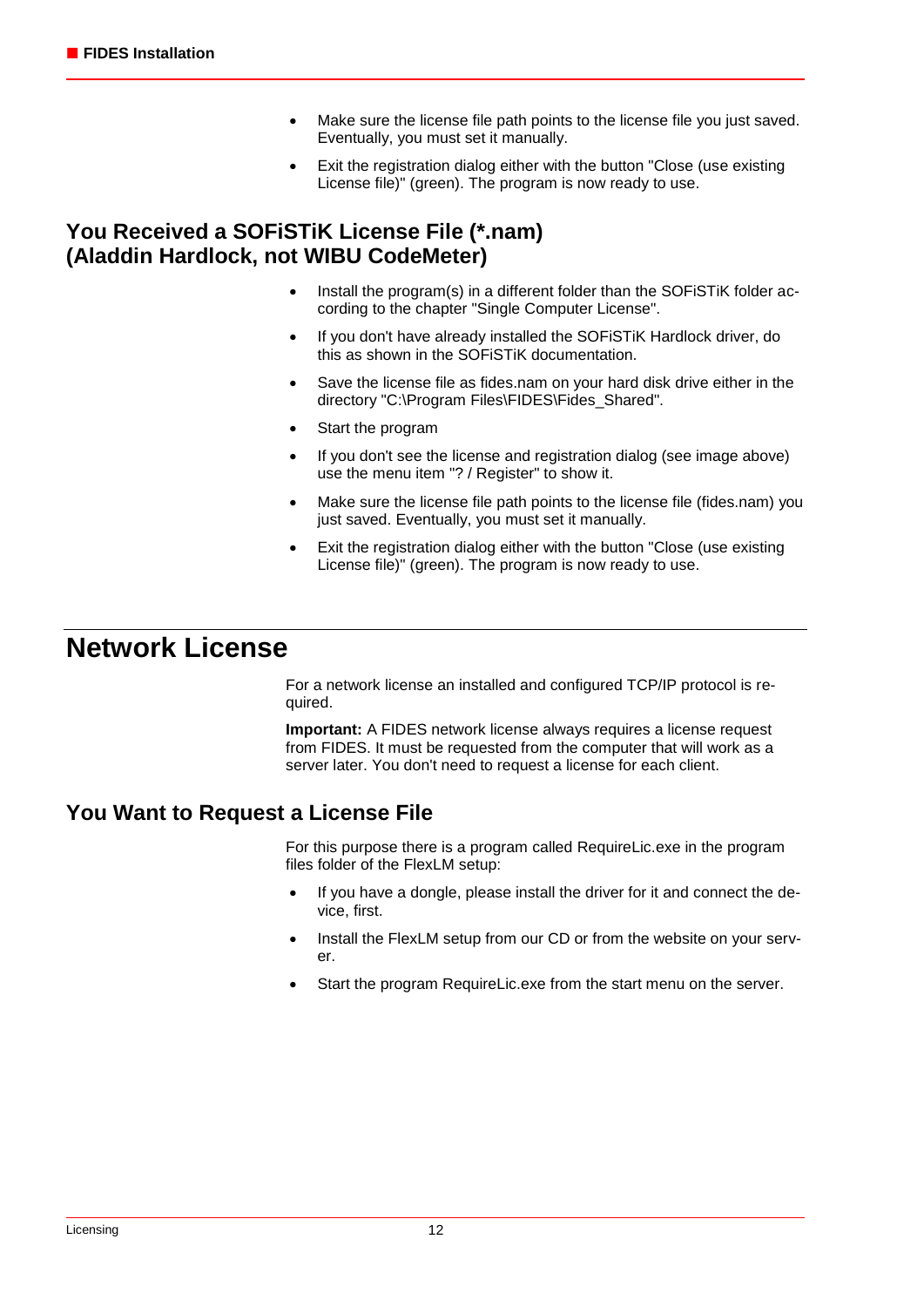| 多 Lizenzanforderung / Request a new license file       | $\boldsymbol{\mathsf{x}}$ |
|--------------------------------------------------------|---------------------------|
| Persönliche Daten / Personal Data                      |                           |
| Ansprechpartner / Person of Contact:<br>Max Mustermann |                           |
| Firma / Company:                                       |                           |
| Musterfirma                                            |                           |
| Adresse / Address:                                     |                           |
| Musterweg 12                                           |                           |
| 32112 Musterstadt<br>EMail:                            |                           |
| Max@Mustermann.com                                     |                           |
| Fax:                                                   |                           |
| +49 32112 / 123456 - 7                                 |                           |
| Tel / Phone:                                           |                           |
| +49 32112 / 123456 - 8                                 |                           |
| Computer-ID: (PC-MM)                                   |                           |
| 24-xxxxxxxxxxxxxxxxxx                                  |                           |
| Gefundene Programme / Found Programs:                  |                           |
|                                                        |                           |
|                                                        |                           |
|                                                        |                           |
|                                                        |                           |
|                                                        |                           |
|                                                        |                           |
|                                                        |                           |
|                                                        |                           |
| EMail<br>Text<br>Fax                                   | Abbrechen / Cancel        |
|                                                        |                           |

- If desired, change your contact information
- Send this data to us using e-mail of fax. After verification you will receive a file "license.dat" for your license server via e-mail.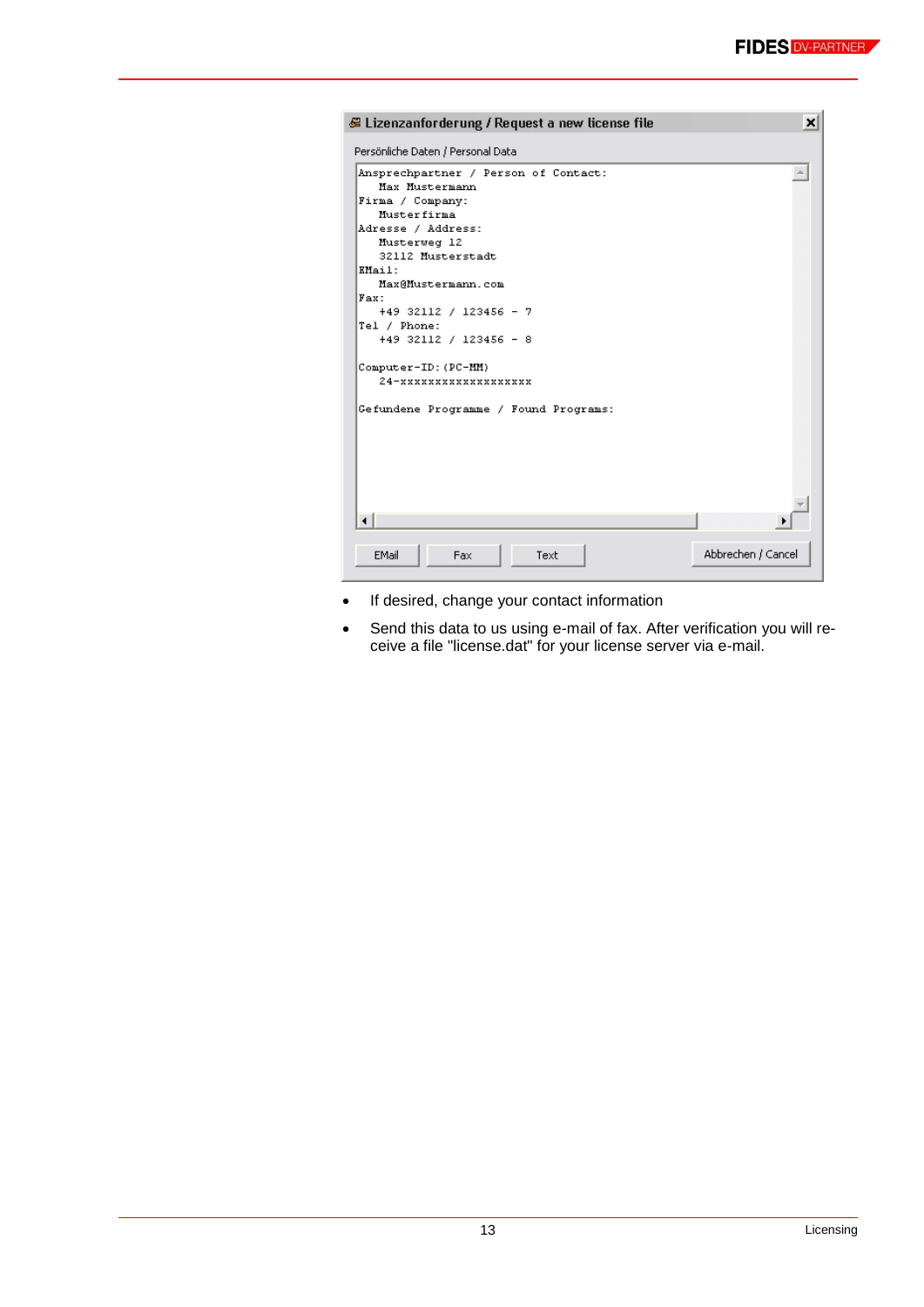## **You Received a License File via Email (\*.lic)**

- Copy the file into a directory of your choice e.g. "C:\Program Files\FIDES\Fides\_Shared" and share this folder with read and write access.
- 'Open the control panel on your license server and start the program "FLEXlm License Manager"



• In the register "Setup", the paths to Imgrd.exe and debug.log should already point to the correct files. The path for license file must be changed to point to the license file on this computer.

| FLEXIm License Manager                                                 |  |  |  |  |  |
|------------------------------------------------------------------------|--|--|--|--|--|
| Control Setup   Licenses   Diagnostics   About                         |  |  |  |  |  |
| Setup of License Manager                                               |  |  |  |  |  |
| Service Name<br>Fides2004                                              |  |  |  |  |  |
| C:\Program Files\FIDES_2004\FlexLM\Imgrd.exe<br>Imgrd.exe<br>Browse    |  |  |  |  |  |
| C:\Users\qf\Downloads\WALLS-Server-PC-GF.lic<br>License File<br>Browse |  |  |  |  |  |
| C:\Users\gf\Downloads\Debug.log<br>Debug Log<br>Browse<br>File:        |  |  |  |  |  |
| Start Server at Power-Up<br>□ Use NT Services<br>Remove                |  |  |  |  |  |
|                                                                        |  |  |  |  |  |
| 0K<br>Abbrechen<br>Übernehmen                                          |  |  |  |  |  |

• Now start the license service by pushing the "Start" button in the register "Control".

**Afterwards, please perform an installation for the client computers as shown in the chapter "Single Computer License".**

## **Registration of the Clients in the Network**

Each client has to be informed about the license server's license file.

- Start the application on the client.
- If you don't see the license and registration dialog (see image above) use the menu item "? / Register" to show it.
- Make sure the license file path points to the license file you shared on the server. Eventually, you must set it manually.
- Exit the registration dialog either with the button "Close (use existing License file)" (green). The program is now ready to use.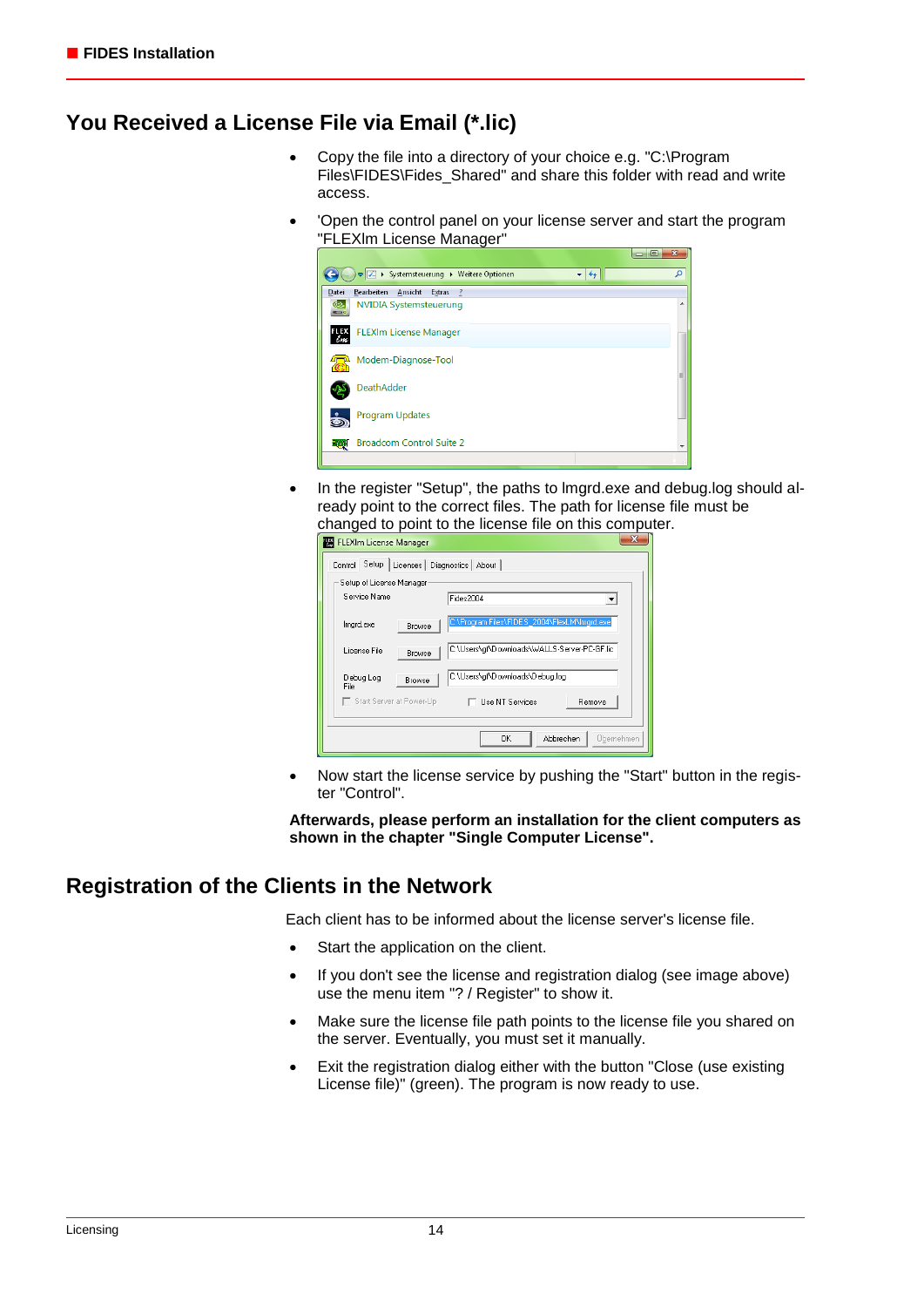## **Starting the License Server**

With every restart of the license server computer, you must make sure that the license service gets started as well. You can do this manually or automate it.

Manually:

- Open the control panel and start the "FLEXlm License Manager".
- Start the license service by clicking "Start" in the register "Control".
- If you use a firewall (standard option after installing XP service pack 2) you must allow "lmgrd.exe" and "fides-dv.exe" to access the network.

Automatically:

 Enter this command into the startup-folder of the Windows programs menu: <appath>\Lmgrd.exe –app –c <licpath> -L <appath>\debug.log

Where <appath> is the complete path to Lmgrd.exe e.g. C:\Program Files\FIDES\FlexLM and <licpath> is the complete path to the license file e.g. C:\Program Files\FIDES\Fides\_Shared\license.lic

Also, you can use and adjust the file "RunTemplate.bat" in your FlexLM directory. Just adjust the path-names with a text editor and add a link to this file into your startup folder.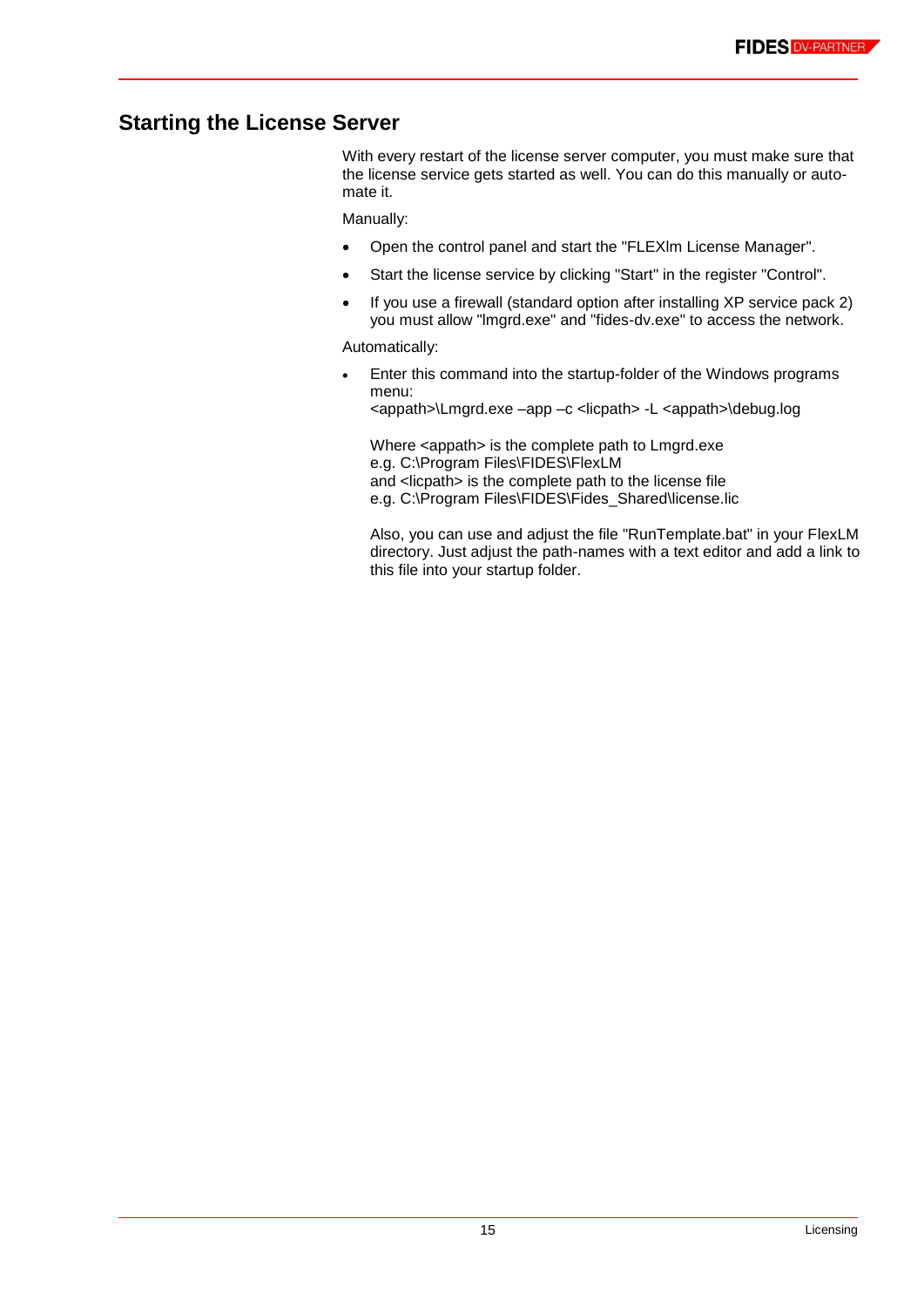# **Delivery Conditions**

## **Common delivery conditions of FIDES DV-Partner GmbH**

### **1. GENERAL**

- 1.1 FIDES DV-Partner GmbH (in the following FIDES) develops specialist software for civil engineers and markets them as well as third party software. The following terms apply to contracts concluded with FIDES concerning the supply of software (see license agreement)..
- 1.2 Any provisions deviating from, or conflicting with, these terms and conditions, in addition to any standard terms and conditions used by the customer, shall not form part of any contract concluded between the customer and FIDES, unless FIDES expressly agrees to such terms.

### **2. DUTIES OF FIDES**

- 2.1 This contract concerns the software identified in the Software Supply and License Agreement, possessing the relevant features in accordance with the user documentation which was valid at the time the contract was concluded.
- 2.2 In supplying the software, FIDES's duties are restricted to the provision of the program for transfer onto one or several the computers, the delivery of a soft-lock or hardware lock, the user documentation relating to the program in .pdf format, and the granting of a non-exclusive right of utilization. FIDES shall be under no obligation to provide further services, including, in particular, tasks relating to installation, consultation, training, maintenance and other duties concerning the configuration, use, and support of the software. However, the relevant services can be separately provided by FIDES at an extra cost (see also software service contract). FIDES shall be entitled to subcontract the performance of these extra services, in particular the installation of the software, to third parties, including specialist dealers in the customer's locality.
- 2.3 The source code of the software will not be made available.
- 2.4 FIDES points out that software programming cannot be guaranteed to be error free.
- 2.5 FIDES advises the customer that the latter may, through incorrect use of the software, cause errors in calculations being conducted by the software. It is not certain that all operating errors will be identified by the software. Therefore, the customer should, in every case, verify the results of calculations undertaken by the software, at least in an approximate manner on a random basis.
- 2.6 FIDES furthermore advises that the software is developed for certain operating systems (MS-Windows), where FIDES does not pay attention during development to adapt the software to each of the current operating system versions. Even though, according to the experiences FIDES made, older as well as newer operating systems may run the software, errors when using the software can occur, which cannot be foreseen or traced during development. The customer is responsible to carefully read the product description and/or user documentation of the software or ask FIDES which operating system the software is compatible with.

### **3. USAGE PERIOD; PURCHASE OPTION; RETURN; TERMINATION**

- 3.1 Perpetual usage (software purchase). Unless agreed otherwise, FIDES shall provide the software to the customer for his use on a permanent basis.
- 3.2 Temporary usage (software rental). Where FIDES provides the customer with the software for use on a temporary basis, the right of utilization of the software shall commence upon the conclusion of the Software Supply and License Agreement and shall continue for an undetermined time. The customer may terminate the software rental agreement after a minimum period of 3 months rental, the notice needs to be given 6 weeks before the end of each quarter. The notice needs to be in written.
- 3.3 Purchase option

In case of an agreement under the antecedent conditions (see 3.2.) FIDES may grant the customer the right to purchase the software. The customer needs to inform FIDES about the purchase intention within the agreed rental period in written. If this is the case, the customer purchases the software effective to the following months the written statement was received by **FIDES**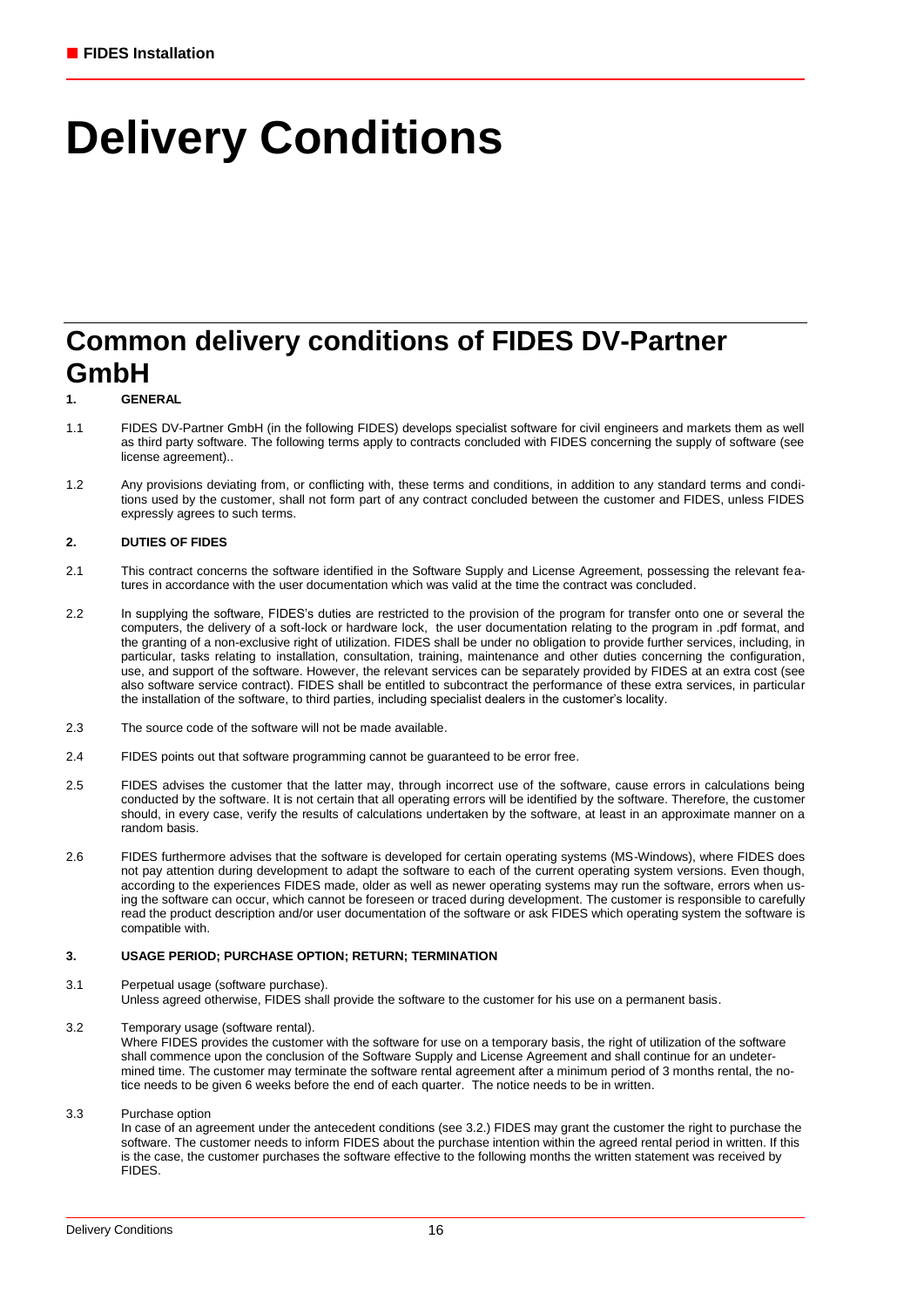#### 3.4 Trial version

FIDES grants he customer the right of trying the software for 3 months.

3.5 Return; Termination

In case of an agreement of software rental according to 3.2 or a trial version acc. to 3.4 the customer is not entitled to continue to use the software after the expiration of the agreed upon period. If received, the customer shall return the hardware locks. The return also encompasses the entire and definite deleting of any applicable software copies. The customer will be advised, that in case he continues to use the software after the termination of the agreed upon period will constitute an infringement of FIDES's and/or the other software vendors copyright.

### 3.6 Contractual penalties

If the customer is responsible for culpable failing to return a hardware key pursuant to section 3.5 for more than eight (8) weeks, in addition to the monthly license fee in accordance with section 7.2 of these terms and conditions, he shall pay a contractual penalty corresponding to the amount of a perpetual usage according to 7.1 of this document.

### **4. USAGE RIGHTS; CUSTOMER'S DUTY OF CARE**

- 4.1 FIDES grants the customer the non-exclusive right to use the object code of the software, in accordance with the following provisions, for the duration of the period mentioned above in section 3. No further rights are granted in connection with the supply of the software. FIDES or the software vendor reserves the right to distribute, exhibit, present and publish the software.
- 4.2 The customer is entitled to use the software on more than one item of hardware; however, the maximum number of workstations as agreed in the Software Supply and License Agreement must not be exceeded. By supplying soft keys and/or hardware locks in correspondences to the agreed upon seats FIDES thereby secures that the customer is only entitled to use the amount of agreed upon licenses.
- 4.3 The customer shall be entitled to make copies of the software, to the extent that each copy is necessary for the use of the software. Necessary copying includes the installation of the software from the original data storage system onto the mass storage devices being used, as well as the loading of the program into the computer's primary storage.
- 4.4 The customer may create back-up copies of the software, to the extent which is necessary in order to secure the future use of the software in accordance with the contract. The customer shall not be entitled to copy the software for purposes other than those mentioned above. This restriction shall also apply to the copying of parts of the software, as well as the copying of the user documentation - either as a whole or parts thereof - unless such reproductions are absolutely necessary to enable third parties to examine the results of calculations undertaken with the assistance of the software.
- 4.5 The customer shall adopt appropriate measures to prevent unauthorized access to the software. The original data storage medium provided by FIDES, as well as any back-up copies which are made, shall be kept in a location secure from unauthorized access by third parties. The customer's employees are to be expressly and clearly informed of the necessity of complying with the contractual terms set out above as well as the provisions of copyright law.
- 4.6 As far as FIDES delivers third party software, unless otherwise agreed upon, the license conditions for those vendors are valid.

### **5. DECOMPILATION AND PROGRAM CHANGES; HARDWARE LOCK**

- 5.1 The customer shall not translate the program code into other forms of code (decompilation) or employ other methods aimed at revealing the software's code in the various stages of its development (reverse engineering).
- 5.2 In case of damage, theft or other disappearance of the hardware lock, the customer is not entitled to a replacement by FIDES, unless FIDES is responsible for the loss. In case the hardware lock delivered by FIDES is defective, accordance to section 11 of this document, the warrantees of the customer remain untouched.
- 5.3 The customer is not entitled to remove or make alterations to copyright notices, serial numbers, or other features which serve to identify the software.

### **6. TRANSFER OF THE SOFTWARE**

- 6.1 In the case of the software being purchased in accordance with section 3.1 or 3.3 of these terms and conditions, the customer shall be permitted to make the software available to a third party on a permanent or temporary basis if this third party agrees in written to FIDES with the terms and conditions stated in this document and if the original customer hands out any copies to the third party or deletes them from their own data storage system. By handing out the software to the third party the original customer is no longer entitled to continue to use the software. The customer notifies FIDES of the name and the full address of the third party.
- 6.2 If the customer uses the software according to 3.2 (temporary use; software rental),the customer is not entitled to transfer neither the software nor the documentation to third parties for commercial use, be that for purpose of use, rent or sale.

### **7. LICENSE FEE**

7.1 In the case of a software purchase, pursuant to section 3.1 of these terms and conditions, the customer shall pay FIDES or the designated software dealer a one-time license fee as agreed under the Software Supply and License Agreement according to the conditions designated in the placed order (offer / order) or in accordance with the FIDES price list valid at the time of the order. The license fee shall be paid at the time the contract is signed.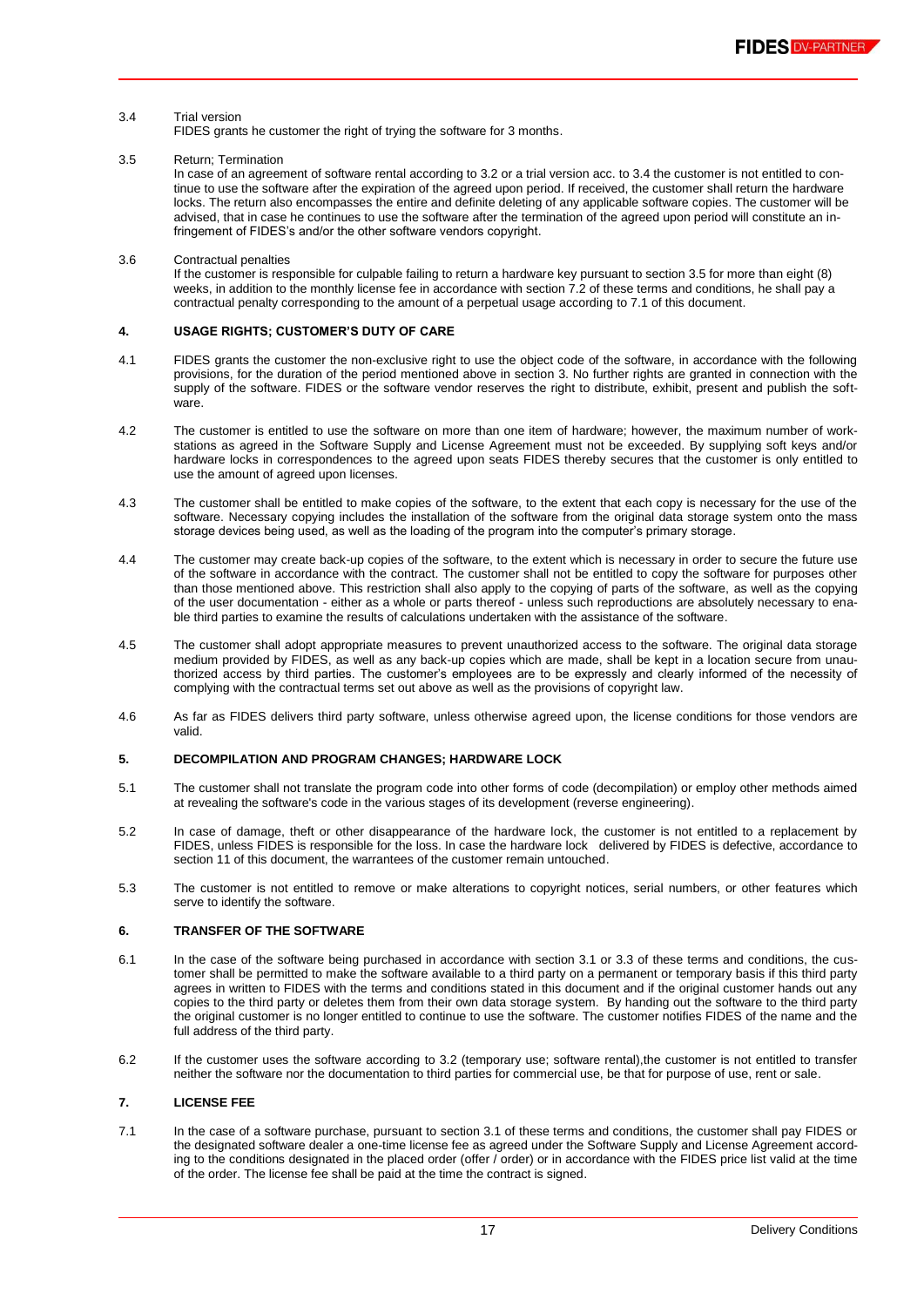- 7.2 In case of software rental in accordance to section 3.2., the customer shall pay to FIDES or the designated dealer a monthly usage fee for the software according to the price list valid at the time of the order. The monthly usage fees will be invoiced per quarter.
- 7.3 In case the customer agrees to a software buying option according section 3.3 of these terms and conditions, the rental quotas of the software paid until the purchase will be reduced to the attributable portion of the fees stated in section 7.1, according to the then valid FIDES price list.
- 7.4 Unless otherwise agreed, the quoted FIDES prices exclude the currently valid VAT. The VAT will additionally be charged to the customer at the currently valid quota.
- 7.5 Any invoices from FIDES have to be paid within 10 days after receipt.

#### **8. VALIDITY OF THE RIGHTS OF USE GRANTED**

- 8.1 If the customer is to pay a one-time license fee in consideration of being granted the right to use the software in accordance with the provisions of sections 3.1 and 4 of these terms and conditions, such a right shall only become valid once the customer has paid the agreed amount in full.
- 8.2 If the customer is to pay a monthly usage fee as stated in section 3.2 and 4 of this document, the usage rights only remain valid, if the customer pays the agreed sum in total.

#### **9. RETENTION OF TITLE**

- 9.1 If the customer acquires the software delivered to him by FIDES in accordance with section 3.1 or 3.3 above, title to the software shall remain vested in FIDES until the contractually agreed license fee has been paid in full, in accordance with section 7 above.
- 9.2 In the case of late payment or other material breach of the contract by the customer, FIDES shall be entitled to demand the return of the software to which title has been retained, even if FIDES does not withdraw from the contract.

#### **10. RIGHT OF SET-OFF AND RETENTION**

- 10.1 The customer shall only be entitled to set-off claims against amounts due to FIDES if such claims are not contested by FIDES or have been declared to be legally binding.
- 10.2 The customer shall only exercise a right of retention if the claim relates to the same contractual relationship

#### **11. WARRANTY**

- 11.1 Warranty relating to software purchase (Section 3.1)
- 11.1.1 The limitation period for all warranty claims shall be 12 months commencing with the supply of the software. This is not valid for defects guilefully disclosed by FIDES.
- 11.1.2 The customer shall examine the software immediately upon delivery and shall report any defect without delay. In the event of patent defects, the warranty shall only apply if FIDES is notified of such defects within a period of 14 days following delivery. This does not apply to defects which have been guilefully disclosed by FIDES.
- 11.1.3 If the software is revealed to be defective, FIDES shall be provided with the opportunity on repeated occasions if required by the circumstances - to remedy the defect either through the rectification of the fault (repair) or replacement of the software. FIDES shall decide at its sole discretion whether to repair or replace the software.
- 11.1.4 If FIDES refuses to remedy the defect, or in the event that the attempt to remedy the defect is unsuccessful, or if the remedy is unreasonable for the customer, the customer can decide either to demand a reduction in the license fee or to withdraw from the Software Supply and License Agreement. Any claims for damages by the customer shall remain unaffected, in accordance with section12 below.
- 11.1.5 Other than those expressly mentioned in these terms and conditions, FIDES gives no warranties or guarantees either express or implied.
- 11.2 Warranty relating to software rental (section 3.2)
- 11.2.1 Defects in the supplied software shall be remedied within a reasonable time following the notification of such defects being given to FIDES by the customer.
- 11.2.2 The right to terminate the contract due to inability of use of the software is excluded, unless the rectification or replacement of the software could not be fulfilled by FIDES.

#### **12. LIABILITY**

12.1 In cases of ordinary negligence FIDES's liability shall be limited to the breach of contractual obligations which are material to the contract (cardinal obligations). Furthermore, the amount of damages shall be limited to those losses which are generally foreseeable in connection with the supply of software. Cardinal obligations are those obligations for which the fulfilment is essential to the proper implementation of the contract as a whole, and the contractual partner may depend upon their fulfilment. The pre-contractual, contractual and non-contractual liability of FIDES is limited to cases of intent and gross negli